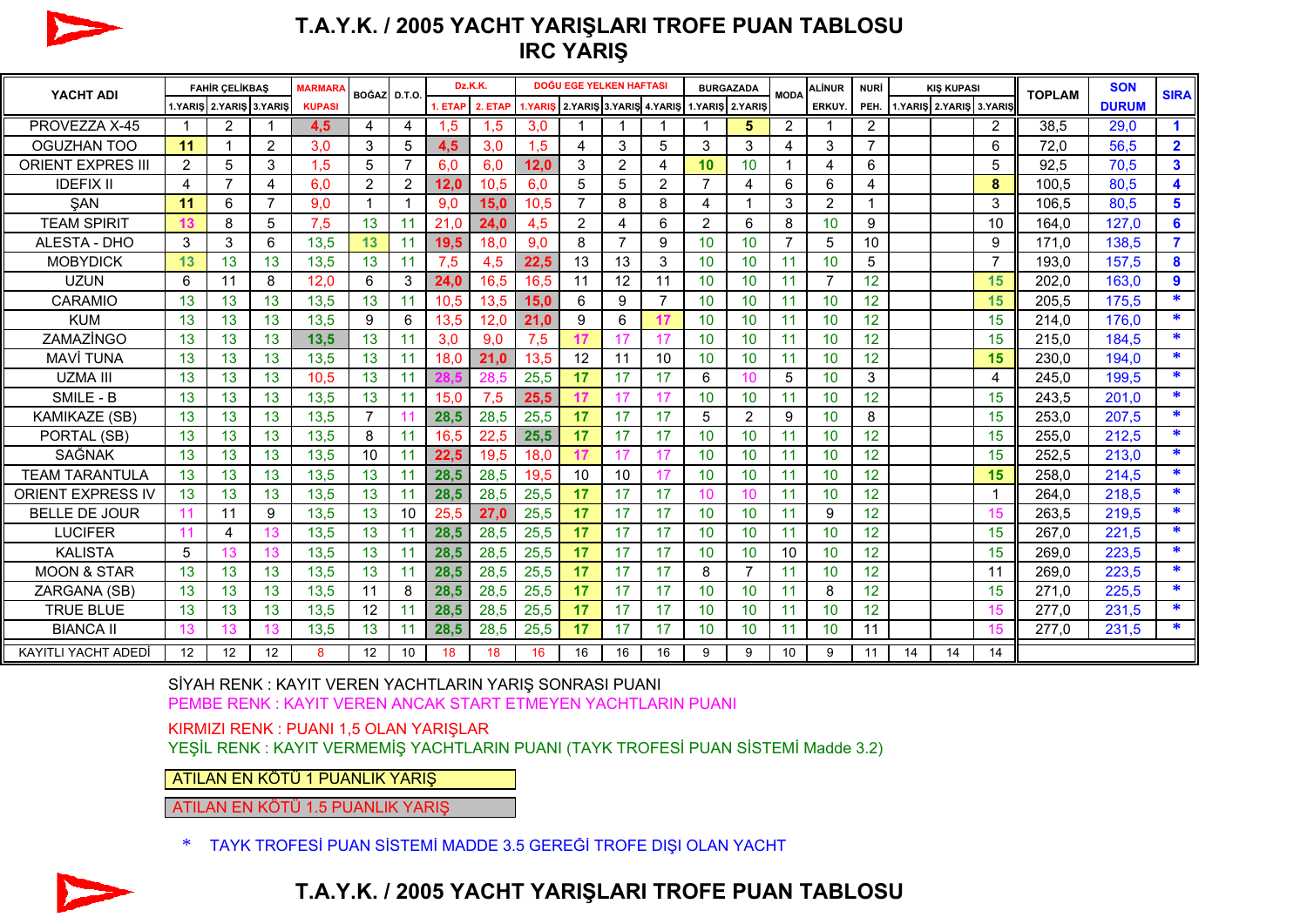## **IRC YARIŞ GEZİ**

| YACHT ADI                  | <b>FAHİR CELİKBAS</b> |                         |                | <b>MARMARA</b> | BOĞAZ D.T.O. |                | Dz.K.K. |         |         | <b>DOĞU EGE</b>         |                |                | <b>BURGAZADA</b> |    | <b>MODA</b>    | ALİNUR       | <b>NURİ</b>    | <b>KIS KUPASI</b> |                         |                   | <b>TOPLAM</b> | <b>SON</b>   | <b>SIRA</b>             |
|----------------------------|-----------------------|-------------------------|----------------|----------------|--------------|----------------|---------|---------|---------|-------------------------|----------------|----------------|------------------|----|----------------|--------------|----------------|-------------------|-------------------------|-------------------|---------------|--------------|-------------------------|
|                            |                       | 1.YARIŞ 2.YARIŞ 3.YARIŞ |                | <b>KUPASI</b>  |              |                | . ETAP  | 2. ETAP | 1.YARIS | 2.YARIS 3.YARIS 4.YARIS |                |                | 1.YARIŞ 2.YARIŞ  |    |                | <b>ERKUY</b> | PEH.           |                   | 1.YARIS 2.YARIS 3.YARIS |                   |               | <b>DURUM</b> |                         |
| <b>X MAYIS</b>             | 2                     |                         | 11             | 1.5            |              |                | 3.0     | 3,0     | 4.5     | 3                       | 3              | 3              | 10               |    |                | 4            |                |                   |                         | 6                 | 66.0          | 50.5         |                         |
| <b>BLUE WIND</b>           | 3                     | 11                      | 3              | 6,0            | 6            | 4              | 9.0     | 7,5     | 7,5     | $\overline{2}$          | 6              | $\overline{2}$ |                  | 6  | 5              | 3            | 5              |                   |                         | 5                 | 92,0          | 72,0         | $\overline{2}$          |
| <b>ATILGAN</b>             | 5                     | 3                       | 2              | 10,5           | 7            | 5              | 19.5    | 19,5    | 22,5    | 4                       | 5              | $\overline{7}$ | 2                | 5  | 4              | 2            | 6              |                   |                         | $\overline{2}$    | 131,0         | 101,5        | 3                       |
| ORSA - DHO                 | $\mathbf 1$           | 4                       | 8              | 10,5           | 14           | 15             | 7,5     | 10.5    | 3.0     | 9                       | 2              | 5              | 12               | 12 | 3              | 8            | 4              |                   |                         |                   | 129,5         | 104.0        | $\overline{\mathbf{4}}$ |
| <b>ADA</b>                 | 10                    | 6                       | 12             | 10.5           | 14           | 8              | 13.5    | 13,5    | 1.5     |                         |                |                | 3                | 2  | 6              | 9            | 8              |                   |                         | 13                | 133,0         | 105.5        | 5                       |
| <b>TAXI</b>                | 20                    | $\overline{2}$          | 4              | 10,5           | 5            | 15             | 22.5    | 6,0     | 13,5    |                         | 4              | 4              | 4                | 12 | 9              | 5            | 3              |                   |                         | 13                | 159,5         | 117,0        | 6                       |
| <b>CALYPSO II</b>          | 11                    | 16                      | 15             | 3,0            | 8            | 6              | 18.0    | 18,0    | 18,0    | 10                      | 8              | 6              | 10               | 9  | 9              | 7            | 10             |                   |                         | 4                 | 186,0         | 152,0        | $\overline{7}$          |
| <b>NARIN</b>               | 4                     | 5                       | 5              | 4,5            | 4            | 2              | 28.5    | 28.5    | 25,5    | 17                      | 17             | 17             | 12               |    | $\overline{2}$ |              | 14             |                   |                         | 13                | 201.0         | 155,5        | 8                       |
| <b>EQUINOX</b>             | 6                     | 8                       | 13             | 7,5            | 12           | 9              | 6.0     | 9.0     | 9.0     | 15                      | 11             | 14             | 12               | 12 | 9              | 10           | 14             |                   |                         | 13                | 189.5         | 165.5        | 9                       |
| ZIPKIN - DHO               | 20                    | 12                      | $\overline{7}$ | 10,5           | 14           | 15             | 16.5    | 12,0    | 12,0    | 8                       | 9              | 11             | 12               | 12 | 9              | 6            | 11             |                   |                         | $\overline{7}$    | 204,0         | 167,5        | 10                      |
| <b>DOMODO</b>              | 9                     | 13                      | 10             | 10,5           | 14           | 15             | 24.0    | 21.0    | 15,0    | 5                       | $\overline{7}$ | 10             | 12               | 12 | 9              | 10           | 2              |                   |                         | 13                | 211,5         | 172,5        | 11                      |
| XL                         | 20                    | 9                       | 9              | 10,5           | 10           | 15             | 12.0    | 16,5    | 21,0    | 17                      | 17             | 17             | 5                | 8  | $\overline{7}$ | 10           | $\overline{7}$ |                   |                         | 8                 | 219,0         | 178.0        | 12                      |
| <b>KAPTAN - DHO</b>        | 20                    | 20                      | -1             | 10,5           | 14           | 15             | 21.0    | 24,0    | 16.5    | 6                       | 12             | 9              | 12               | 12 | 9              | 10           | 14             |                   |                         | 13                | 239,0         | 195.0        | $\ast$                  |
| FİLİNTA                    | 20                    | 20                      | 20             | 10.5           | 14           | 15             | 10.5    | 15.0    | 25.5    | 11                      | 10             | 12             | 12               | 12 | 9              | 10           | 14             |                   |                         | 3                 | 243,5         | 198.0        | *                       |
| <b>LIMONCELLO</b>          | 20                    | 20                      | 20             | 10,5           | 9            | 15             | 4,5     | 1,5     | 19.5    | 17                      | 17             | 17             | 12               | 12 | 9              | 10           | 14             |                   |                         | 13                | 241,0         | 201,5        | *                       |
| <b>NORM</b>                | 20                    | 20                      | 20             | 10,5           | 14           | 15             | 1,5     | 4,5     | 25,5    | 17                      | 17             | 17             | 12               | 12 | 9              | 10           | 14             |                   |                         | 13                | 252,0         | 206,5        | $\ast$                  |
| <b>WIND DANCER</b>         | <b>20</b>             |                         | 14             | 10,5           | 14           | 15             | 15.0    |         | 25,5    | 17                      | 17             | 17             | 7                | 3  | 9              | 10           | 14             |                   |                         | 13                | 256.5         | 208.0        | $\ast$                  |
| <b>BOOTES</b>              | 20                    | 20                      | 20             | 10,5           | 11           | 10             | 25.5    | 22,5    | 6,0     | 15                      | 17             | 17             | 12               | 12 | 9              | 10           | 14             |                   |                         | 13                | 264,5         | 219.0        | *                       |
| <b>KUPA KIZI</b>           | $\overline{7}$        | 14                      | 6              | 10,5           | 14           | 15             | 28,5    | 28,5    | 25,5    | 17                      | 17             | 17             | 12               | 12 | 9              | 10           | 14             |                   |                         | 13                | 270,0         | 224,5        | *                       |
| <b>BARBAROSSA</b>          | 20                    | 20                      | 20             | 10,5           | 14           | 15             | 28,5    | 28,5    | 10.5    | 15                      | 14             | 8              | 12               | 12 | 9              | 10           | 14             |                   |                         | 13                | 274,0         | 225,5        | $\ast$                  |
| <b>REIS - DHO</b>          | 8                     | 10                      | 20             | 10,5           | 14           | 15             | 28.5    | 28,5    | 25,5    | 17                      | 17             | 17             | 12               | 12 | 9              | 10           | 9              |                   |                         | 13                | 276,0         | 230,5        | $\ast$                  |
| <b>MOBY DICK</b>           | 20                    | 20                      | 20             | 10.5           | 2            | 3              | 28,5    | 28,5    | 25,5    | 17                      | 17             | 17             | 12               | 12 | 9              | 10           | 14             |                   |                         | 13                | 279,0         | 230,5        | *                       |
| <b>PETEK</b>               | 20                    | 20                      | 20             | 10,5           | 14           | $\overline{7}$ | 28,5    | 28,5    | 25,5    | 17                      | 17             | 17             | 6                | 4  | 9              | 10           | 14             |                   |                         | 13                | 281,0         | 232,5        | *                       |
| <b>ZİG ZAG</b>             | 20                    | 20                      | 20             | 10,5           | 3            | 15             | 28,5    | 28,5    | 25,5    | 17                      | 17             | 17             | 12               | 12 | 9              | 10           | 14             |                   |                         | 13                | 292,0         | 243,5        | $\ast$                  |
| MICO - DHO                 | 12                    | 20                      | 20             | 10,5           | 14           | 15             | 28.5    | 28,5    | 25,5    | 17                      | 17             | 17             | 12               | 12 | 9              | 10           | 14             |                   |                         | 13                | 295.0         | 246,5        | $\ast$                  |
| <b>REGATTA</b>             | 20                    | 20                      | 20             | 9,0            | 13           | 11             | 28,5    | 28,5    | 25,5    | 17                      | 17             | 17             | 12               | 12 | 8              | 10           | 14             |                   |                         | 13                | 295.5         | 247,0        | *                       |
| <b>HEKTOR</b>              | 14                    | 20                      | 20             | 10,5           | 14           | 15             | 28,5    | 28,5    | 25,5    | 17                      | 17             | 17             | 12               | 12 | 9              | 10           | 14             |                   |                         | 13                | 297,0         | 248,5        | *                       |
| <b>REFLEX</b>              | 20                    | 20                      | 20             | 10,5           | 14           | 11             | 28,5    | 28,5    | 25,5    | 17                      | 17             | 17             | 12               | 12 | 9              | 10           | 14             |                   |                         | 13                | 299,0         | 250,5        | *                       |
| <b>KAYITLI YACHT ADEDI</b> | 19                    | 19                      | 19             | 6              | 13           | 14             | 18      | 18      | 16      | 16                      | 16             | 16             | 11               | 11 | 8              | 9            | 13             | 12                | 12                      | $12 \overline{ }$ |               |              |                         |

<sup>S</sup>İYAH RENK : KAYIT VEREN YACHTLARIN YARIŞ SONRASI PUANI PEMBE RENK : KAYIT VEREN ANCAK START ETMEYEN YACHTLARIN PUANI

KIRMIZI RENK : PUANI 1.5 OLAN YARIŞLAR

YEŞİL RENK : KAYIT VERMEMİŞ YACHTLARIN PUANI (TAYK TROFESİ PUAN SİSTEMİ Madde 3.2)

ATILAN EN KÖTÜ 1 PUANLIK YARIŞ

ATILAN EN KÖTÜ 1.5 PUANLIK YARIŞ

\* TAYK TROFESİ PUAN SİSTEMİ MADDE 3.5 GEREĞİ TROFE DIŞI OLAN YACHT



**T.A.Y.K. / 2005 YACHT YARIŞLARI TROFE PUAN TABLOSU IRC GEZİ**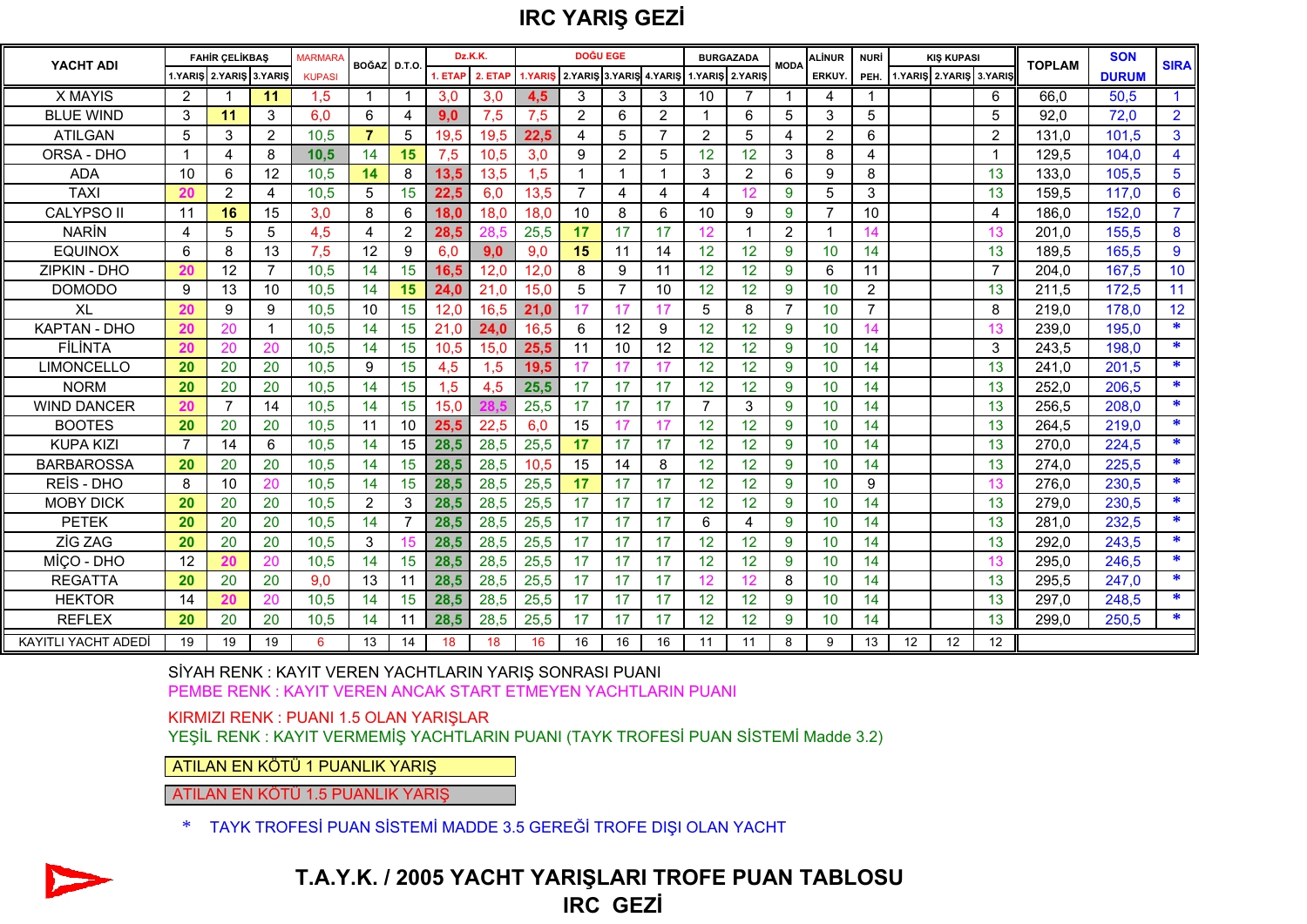| YACHT ADI        | <b>FAHİR ÇELİKBAŞ</b> |                    | <b>MARMARA</b>          | BOĞAZ D.T.O.  |                | Dz.K.K.        |      | <b>DOĞU EGE</b> |                                                 |                |                | <b>BURGAZADA</b> |                 | <b>MODA</b>    | ALİNUR         | <b>NURİ</b>             | <b>KIS KUPASI</b> |  |                              | <b>TOPLAM</b>  | <b>SON</b> | <b>SIRA</b>  |                |
|------------------|-----------------------|--------------------|-------------------------|---------------|----------------|----------------|------|-----------------|-------------------------------------------------|----------------|----------------|------------------|-----------------|----------------|----------------|-------------------------|-------------------|--|------------------------------|----------------|------------|--------------|----------------|
|                  |                       |                    | 1.YARIS 2.YARIS 3.YARIS | <b>KUPASI</b> |                |                |      | 1. ETAP 2. ETAP | 1.YARIŞ 2.YARIŞ 3.YARIŞ 4.YARIŞ 1.YARIŞ 2.YARIŞ |                |                |                  |                 |                |                | ERKUY.                  |                   |  | PEH. 1.YARIŞ 2.YARIŞ 3.YARIŞ |                |            | <b>DURUM</b> |                |
| <b>KEQUIC</b>    | 5                     |                    | 5                       | 7,5           | 4              | $\overline{2}$ | 9,0  | 3,0             | 12.0                                            | 2              |                | $\overline{2}$   |                 | -1             | -1             | -1                      | $\overline{2}$    |  |                              | $\overline{2}$ | 78,5       | 48,5         | $\mathbf{1}$   |
| <b>SPLINTER</b>  | 4                     |                    | 2                       | 3,0           | 3              | 4              | 16,5 | 10,5            | 6.0                                             | $\overline{7}$ | 5              | 9                | 5               | 5              | 4              | 4                       | 10                |  |                              | 16             | 115,0      | 82,5         | $\overline{2}$ |
| <b>KYBELE</b>    | 3                     | 10                 | 3                       | 1,5           | 9              | 13             | 19,5 | 6,0             | 16.5                                            | 6              | $\overline{7}$ | 4                | 5               | 5              | 4              | 4                       | 4                 |  |                              | 3              | 123,5      | 94,0         | 3              |
| <b>ENERGIE</b>   | 18                    | 18                 | $\mathbf{1}$            | 7,5           | $\overline{1}$ |                | 3,0  | 15,0            | 3,0                                             | 23             | 23             | 23               | $\overline{5}$  | $\overline{5}$ | 4              | 4                       | $\mathbf 1$       |  |                              | $\mathbf{1}$   | 156,5      | 118,5        | *              |
| <b>ASSOS</b>     | -1                    | 3                  | $\overline{7}$          | 7,5           | $\overline{7}$ | 13             | 4,5  | 7,5             | 15,0                                            | 23             | 23             | 23               | 5               | 5              | 4              | 4                       | 10                |  |                              | 16             | 178,5      | 140,5        | ∗              |
| <b>RELAX</b>     | 8                     | $\overline{\bf 4}$ | 9                       | 7,5           | 18             | 3              | 7,5  | 13,5            | 13,5                                            | 23             | 23             | 23               | 5               | 5              | 4              | 4                       | 3                 |  |                              | 4              | 178,0      | 141,5        | *              |
| <b>FIOLENT</b>   | 18                    | 18                 | 18                      | 7,5           | 18             | 13             | 18,0 | 42,0            | 9,0                                             | 3              | 3              | 3                | 5               | 5              | 4              | 4                       | 10                |  |                              | 16             | 214,5      | 154,5        | *              |
| <b>FORSA</b>     | 13                    | 5                  | 8                       | 7,5           | 12             | 13             | 31,5 | 16,5            | 30.0                                            | 12             | 10             | 11               | 5               | 5              | 4              | 4                       | 10                |  |                              | 6              | 203,5      | 159,0        | 4              |
| <b>SMYRNA</b>    | $\overline{2}$        | 8                  | 6                       | 7,5           | 18             | 13             | 10,5 | 12,0            |                                                 | 23             | 23             | 23               | 5               | 5              | 4              | $\overline{\mathbf{4}}$ | 10                |  |                              | 11             | 219,5      | 162,0        | ∗              |
| ECE              | $\overline{7}$        | $\overline{2}$     | 18                      | 7,5           | 15             | 10             | 15,0 | 19,5            | 4,5                                             | 23             | 23             | 23               | $\overline{5}$  | 5              | 3              | 3                       | 10                |  |                              | 16             | 209,5      | 167,0        | $\overline{5}$ |
| <b>SHE</b>       | 18                    | 18                 | 18                      | 4,5           | 18             | 13             | 25,5 | 24,0            | 7,5                                             | 8              | 11             | $\overline{7}$   | 5               | 5              | 4              | 4                       | 6                 |  |                              | 16             | 212,5      | 169,0        | *              |
| <b>AMEERA</b>    | 18                    | 18                 | 18                      | 7,5           | 8              | 13             | 1,5  | 1,5             | 1,5                                             | 23             | 23             | 23               | 5               | 5              | 4              | 4                       | 10                |  |                              | 16             | 200,0      | 169,5        | *              |
| <b>DUYGU</b>     | 18                    | 18                 | 18                      | 7,5           | 18             | 13             | 24,0 | 18,0            | 30.0                                            | 4              | 6              | 5                | 5               | 5              | 4              | 4                       | 10                |  |                              | 16             | 223,5      | 175,5        | ∗              |
| ORUC             | 18                    | 18                 | 18                      | 7,5           | 10             | 5              | 6,0  | 4,5             | 19,5                                            | 23             | 23             | 23               | 5               | 5              | 4              | 4                       | 10                |  |                              | 16             | 219,5      | 177,0        | *              |
| <b>DOLPHIN</b>   | 18                    | 18                 | 18                      | 7,5           | $\overline{2}$ | 13             | 13,5 | 9,0             | 18,0                                            | 23             | 23             | 23               | 5               | 5              | 4              | 4                       | 10                |  |                              | 16             | 230,0      | 189,0        | *              |
| <b>MAYA</b>      | 18                    | 6                  | 18                      | 7,5           | 18             | 8              | 12,0 | 21,0            | 34,5                                            | 23             | 23             | 23               | $\overline{2}$  | $\overline{2}$ | 4              | 4                       | 10                |  |                              | 16             | 250,0      | 192,5        | *              |
| <b>BANDIDO</b>   | 18                    | 18                 | 18                      | 7,5           | 18             | 13             | 30,0 | 30,0            | 21,0                                            | 12             | 8              | 8                | 5               | 5              | 4              | 4                       | 10                |  |                              | 16             | 245,5      | 197,5        | *              |
| CİLİNGOZ         | 18                    | 18                 | 18                      | 7,5           | 5              | $\overline{7}$ | 21,0 | 22,5            | 34,5                                            | 23             | 23             | 23               | 5               | 5              | 4              | 4                       | 10                |  |                              | 16             | 264,5      | 207,0        | *              |
| <b>ZEFIR</b>     | 18                    | 18                 | 18                      | 7,5           | 18             | 13             | 37,5 | 42,0            | 24,0                                            | 12             | 9              | 10               | $\overline{5}$  | 5              | 4              | 4                       | 10                |  |                              | 16             | 271,0      | 211,0        | ∗              |
| <b>CAPRICORN</b> | 6                     | 9                  | 4                       | 7,5           | 18             | 13             | 45,0 | 45,0            | 34,5                                            | 23             | 23             | 23               | $5\phantom{.0}$ | 5              | 4              | 4                       | 5                 |  |                              | 5              | 279,0      | 211,0        | *              |
| <b>MELTEM</b>    | 18                    | 18                 | 18                      | 7,5           | 18             | 13             | 45,0 | 45,0            |                                                 | 1              | 2              | $\mathbf{1}$     | 5               | 5              | 4              | 4                       | 10                |  |                              | 16             | 265,0      | 212,5        | *              |
| U <sub>2</sub>   | 18                    | 18                 | 18                      | 7,5           | 18             | 13             | 22,5 | 42,0            | 10,5                                            | 23             |                | 23               | 5               | 5              | 4              | 4                       | 10                |  |                              | 16             | 280,5      | 215,5        | *              |
| SINGLE STAR      | 18                    | 18                 | 18                      | 7,5           | 18             | 13             | 45,0 | 45,0            |                                                 | 5              | 4              | 6                | 5               | $\overline{5}$ | 4              | 4                       | 10                |  |                              | 16             | 276,0      | 223,5        | *              |
| <b>TURQUOISE</b> | 9                     | $\overline{7}$     | 18                      | 7,5           | 16             | 6              | 45,0 | 45,0            | 34,5                                            | 23             | 23             | 23               | 5               | 5              | 4              | 4                       | 10                |  |                              | 16             | 301,0      | 233,0        | ∗              |
| <b>KECHI</b>     | 10                    | 13                 | 10                      | 7,5           | 18             | 13             | 39,0 | 42,0            | 34,5                                            | 23             | 23             | 23               | 5               | 5              | 4              | $\overline{\mathbf{4}}$ | 10                |  |                              | 16             | 300,0      | 235,0        | *              |
| <b>MERİH</b>     | 18                    | 18                 | 18                      | 7,5           | 18             | 13             | 27,0 | 28,5            | 30.0                                            | 23             | 23             | 23               | $\overline{5}$  | 5              | 4              | 4                       | 10                |  |                              | 16             | 291,0      | 238,0        | *              |
| <b>ARZUM</b>     | 18                    | 18                 | 18                      | 7,5           | 6              | 9              | 45,0 | 45,0            | 34,5                                            | 23             | 23             | 23               | 5               | 5              | $\overline{2}$ | 4                       | 10                |  |                              | 11             | 307,0      | 239,0        | *              |
| CADI             | 18                    | 18                 | 18                      | 7,5           | 18             | 13             | 34,5 | 25,5            | 34,5                                            | 23             | 23             | 23               | 5               | 5              | 4              | 4                       | 10                |  |                              | 16             | 300.0      | 242,5        | *              |
| <b>ELPENOR</b>   | 11                    | 13                 | 11                      | 7,5           | 18             | 13             | 45,0 | 45,0            | 34,5                                            | 23             | 23             | 23               | 5               | 5              | 4              | 4                       | 10                |  |                              | 16             | 311,0      | 243,0        | *              |
| <b>SELIN</b>     | 18                    | 18                 | 18                      | 7,5           | 18             | 13             | 36,0 | 27,0            | 34,5                                            | 23             | 23             | 23               | 5               | 5              | 4              | 4                       | 10                |  |                              | 16             | 303,0      | 244,0        | *              |
| <b>ALARA</b>     | 18                    | 18                 | 18                      | 7,5           | 13             | 13             | 33,0 |                 | 34,5                                            | 23             | 23             | 23               | 5               | 5              | 4              | 4                       | 10                |  |                              | 16             | 313,0      | 245,0        | *              |
| MAVİ             | 18                    | 18                 | 18                      | 7,5           | 18             | 13             | 28,5 | 31,5            | 34,5                                            | 23             | 23             | 23               | 5               | 5              | 4              | 4                       | 10                |  |                              | 16             | 300,0      | 245,5        | ∗              |
| VAYBE            | 18                    | 18                 | 18                      | 7,5           | 18             | 13             | 40,5 | 42,0            | 22,5                                            | 23             | 23             | 23               | 5               | 5              | $\overline{4}$ | 4                       | 10                |  |                              | 16             | 310,5      | 245,5        | *              |
| <b>AYÇA</b>      | 18                    | 18                 | 18                      | 7,5           | 11             | 13             | 45,0 | 45,0            | 34,5                                            | 23             | 23             | 23               | 4               | 3              | 4              | 4                       | 10                |  |                              | 16             | 320,0      | 252,0        | ∗              |
| <b>SARSALA</b>   | 18                    | 18                 | 18                      | 7,5           | 18             | 13             | 45,0 | 45,0            | 34,5                                            | 23             | 23             | 23               | 5               | 5              | 4              | 4                       | 10                |  |                              | $\overline{7}$ | 321,0      | 253,0        | *              |
| <b>EMILY</b>     | 18                    | 18                 | 18                      | 7,5           | 18             | 13             | 45,0 | 45,0            | 34,5                                            | 23             | 23             | 23               | 5               | 5              | 4              | 4                       | 10                |  |                              | 8              | 322,0      | 254,0        | *              |
| TAYFA - DHO      | 18                    | 18                 | 12                      | 7,5           | 18             | 13             | 45,0 | 45,0            | 34,5                                            | 23             | 23             | 23               | 5               | 5              | 4              | 4                       | 10                |  |                              | 16             | 324,0      | 256,0        | *              |
| <b>SABA</b>      | 18                    | 18                 | 18                      | 7,5           | 14             | 13             | 45,0 | 45,0            | 34,5                                            | 23             | 23             | 23               | 3               | 5              | 4              | 4                       | 10                |  |                              | 16             | 324,0      | 256,0        | *              |
| <b>MELODİ</b>    | 18                    | 18                 | 18                      | 7,5           | 18             | 13             | 45,0 | 45,0            | 34,5                                            | 23             | 23             | 23               | 5               | 5              | 4              | $\overline{2}$          | $\overline{7}$    |  |                              | 16             | 325,0      | 257,0        | *              |
| <b>DOMODO II</b> | 18                    | 18                 | 18                      | 7,5           | 18             | 13             | 45,0 | 42,0            | 34,5                                            | 23             | 23             | 23               | 5               | $\overline{5}$ | 4              | 4                       | 10                |  |                              | 16             | 327,0      | 259,0        | *.             |